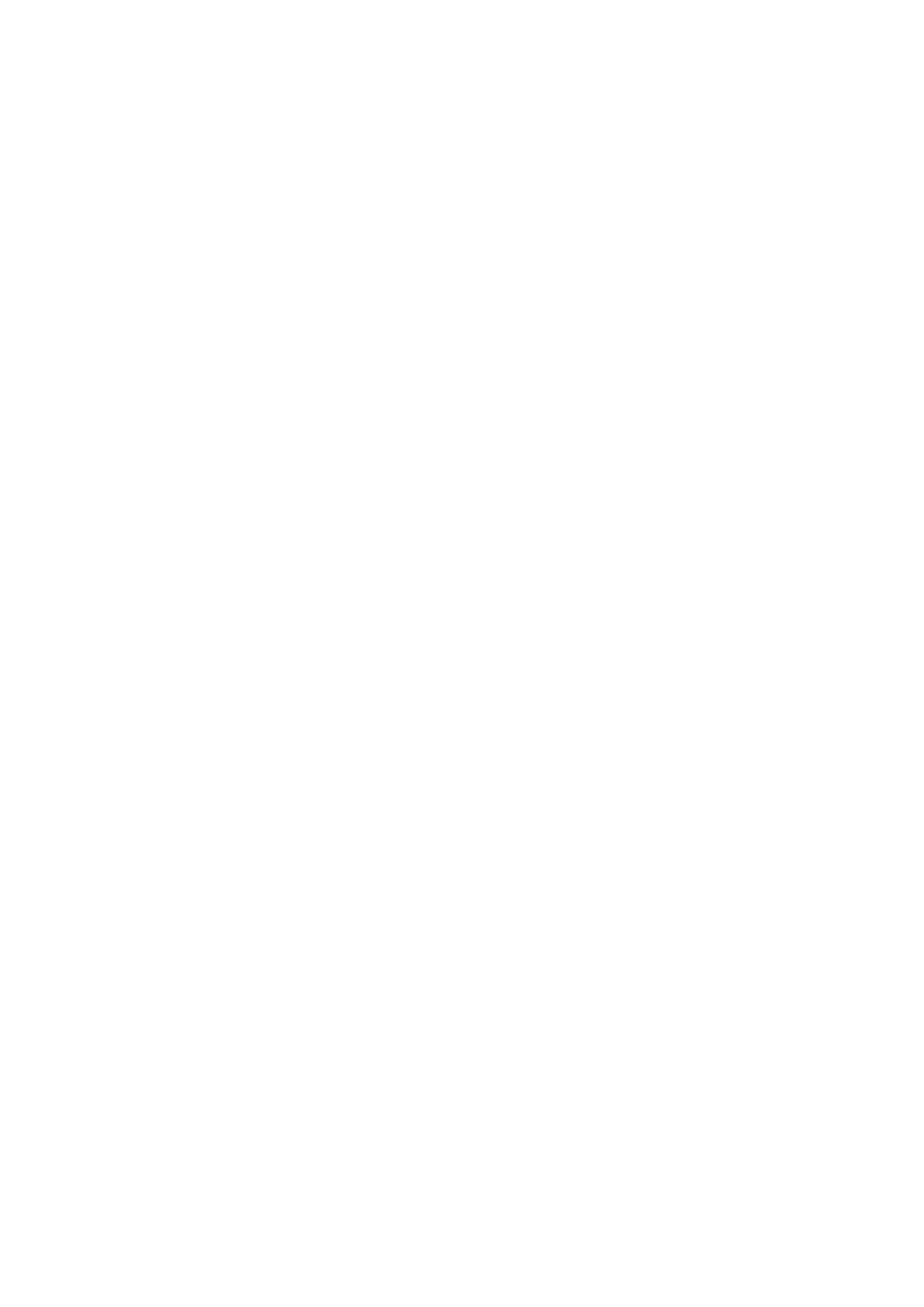## **Report of the Secretariat on Publicity and Outreach Activities**

- 1. In follow up of MOP5 Resolution No. 8 (2006) on Educational and Promotional Activities and MOP6 Resolution No. 3 (2009) detailing the Work Plan for the Triennium 2010-2012, the Secretariat has implemented various publicity and outreach activities since the  $17<sup>th</sup>$ Meeting of the ASCOBANS Advisory Committee.
- 2. The Secretariat actively continued to seek and maintain contacts with relevant governmental and non-governmental institutions and organisations throughout the Agreement area. The Acting Executive Secretary has been in contact with representatives of governmental institutions of various Parties, as well as with representatives of international organizations and the diplomatic corps in the host country. The ASCOBANS Secretariat also maintains a dialogue with the general public in the Bonn region.

#### **Information Material**

- 3. The Triennium Work Plan for 2010-12 stresses the importance of outreach and education. Accordingly, the Secretariat is instructed to continue updating and translating information material and stepping up its awareness raising activities.
- 4. **ASCOBANS Leaflets**: The updated edition, finalised in all 15 languages in 2009 and 2010, has been in high demand throughout the ASCOBANS region. The Hel Marine Station in Poland requested the design files in order to be able to print them locally in larger quantities. The Secretariat is currently in the process of reprinting the Dutch, Finnish and French language versions.
- 5. Such modest reprints are only possible through making use of the German Voluntary Contribution. Therefore, the Secretariat offers to provide a print quality PDF of each language version free of charge to governments or institutions who want to reproduce leaflets for their own use locally, as was already done by the Hel Marine Station in Poland.
- 6. **ASCOBANS Exhibition**: The Secretariat holds three sets of the English language exhibition, which consists of ten pull-up banners. In addition, two sets have been produced in German. Both versions have already been used on various occasions by a variety of institutions. The exhibition can be requested from the Secretariat and is shipped out and returned on the expense of the requesting institution.
- 7. Interest has been expressed in producing translations of the exhibition also into Finnish, Lithuanian and Swedish. The translation into Swedish has been prepared as in-kind support by the interested institution, which has also offered co-funding of the production costs. Finland has kindly allowed the Secretariat to use part of their voluntary contribution for 2009 for the translation into Finnish. To date, however, the necessary resources for the layout and production of these additional language versions have not been secured. Voluntary contributions supporting these initiatives would be greatly appreciated.
- 8. **Species Postcards**: Reprints of the ASCOBANS species postcards (four editions available, showing harbour porpoise, common dolphin, striped dolphin and killer whale) are currently being produced to ensure these materials remain available for outreach activities. Slight modifications to the colour scheme and backside of the postcards are planned in order to ensure a more contemporary design.
- 9. **Newsletter**: Regrettably, the Secretariat has not been able to produce a newsletter recently. The design adopted so far is quite time-consuming to prepare and other more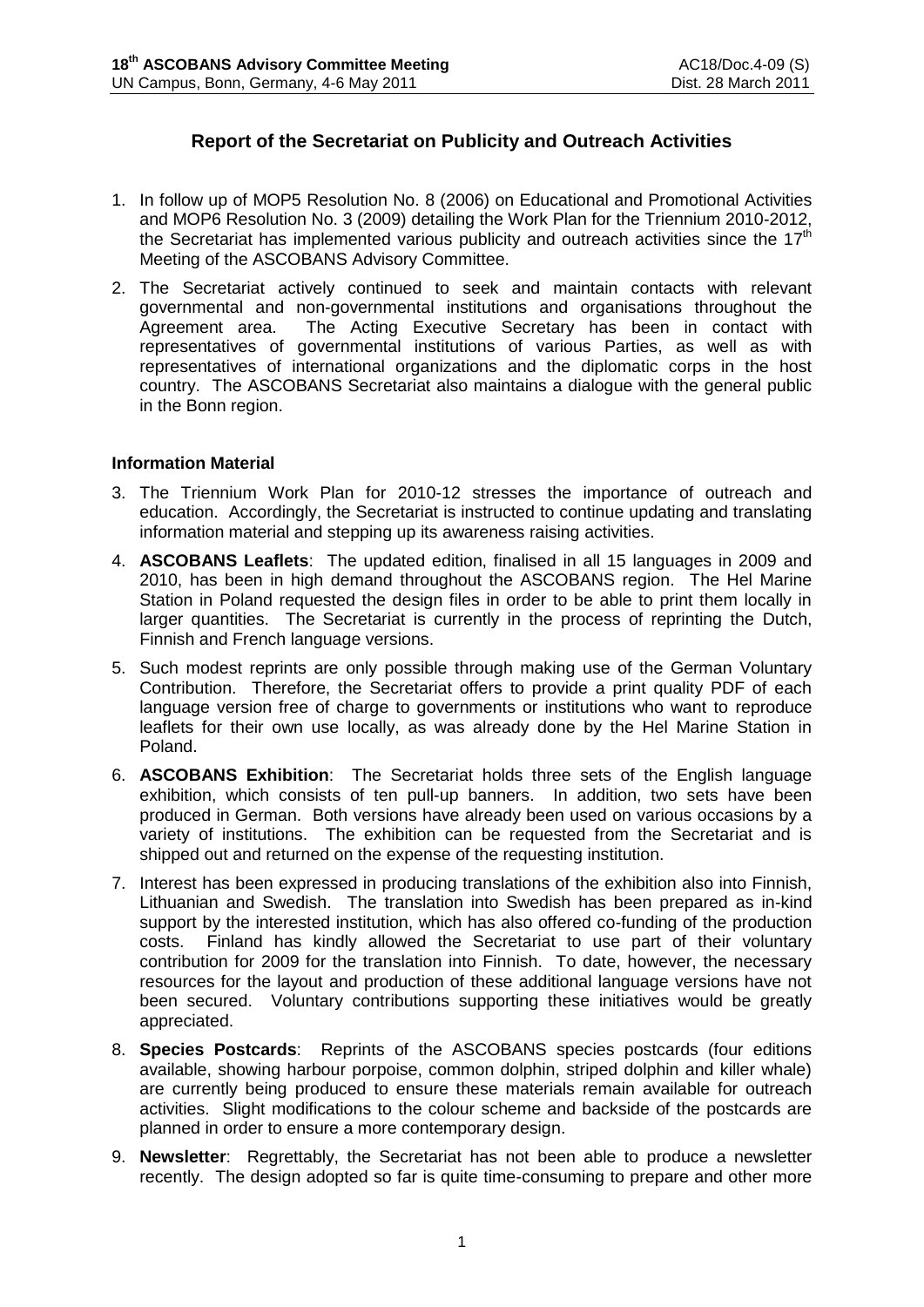pressing matters always had to take preference. The Secretariat proposes to change the concept of the newsletter to a routine alert when something new has been published on the news section of the website.

#### **Website**

- 10. The further development of the ASCOBANS website is a further activity identified in the Triennium Work Plans for both the previous and the current triennia. The website was subject to regular maintenance. This includes the updating and correcting of texts and links, posting of documents and publications and checking of functionality.
- 11. 11 news articles and announcements have been published since the last report on outreach and education was prepared for the Advisory Committee.
- 12. 15 relevant contacts were made since AC17 by means of the contact form, which has been a long-standing feature on the website. The queries cover a wide range of issues. The Secretariat endeavours to answer all messages promptly and frequently refers interested people to sources of further information.
- 13. The design, structure and all texts have been revised, updated and enhanced as necessary for the new ASCOBANS website, which was unlocked on 16 March on the web address [www.ascobans.info.](http://www.ascobans.info/) This address will only be used for a short period, in which both the old and the new website will be maintained in parallel to give Parties and partners the chance to comment. After that period, the official web address [www.ascobans.org](http://www.ascobans.org/) will be applied to the new website and the old version will go offline.
- 14. The Secretariat used the first weeks to cross-check links on all pages and then notified Parties and other AC participants to give them opportunity to test and comment on the new website.
- 15. The construction of the new website also implied moving the website from its current location on the server of UN Volunteers to an external server. Various hosting options were considered and the company Host Europe chosen, which besides excellent conditions is also certified as a climate-neutral enterprise.
- 16. New features on the revised ASCOBANS website include:
	- Dedicated start page with basic information on the Agreement, latest news and quick links
	- Extended species pages
	- Extended sections on threats and actions the public can take
	- Section on projects supported through ASCOBANS and information on the application procedure
	- Separate download page offering a variety of material
	- Basic information on ASCOBANS in 14 languages of the Agreement Area (Russian pending)
- 17. In a second phase, attention will be given to further enhancement of the website. The following new pages are planned and will be developed as time and resources allow:
	- Dedicated pages on the Jastarnia and North Sea Plans
	- Information on appropriate live stranding response for the general public (including links to other pages)
	- Dedicated page on the International Day of the Baltic Harbour Porpoise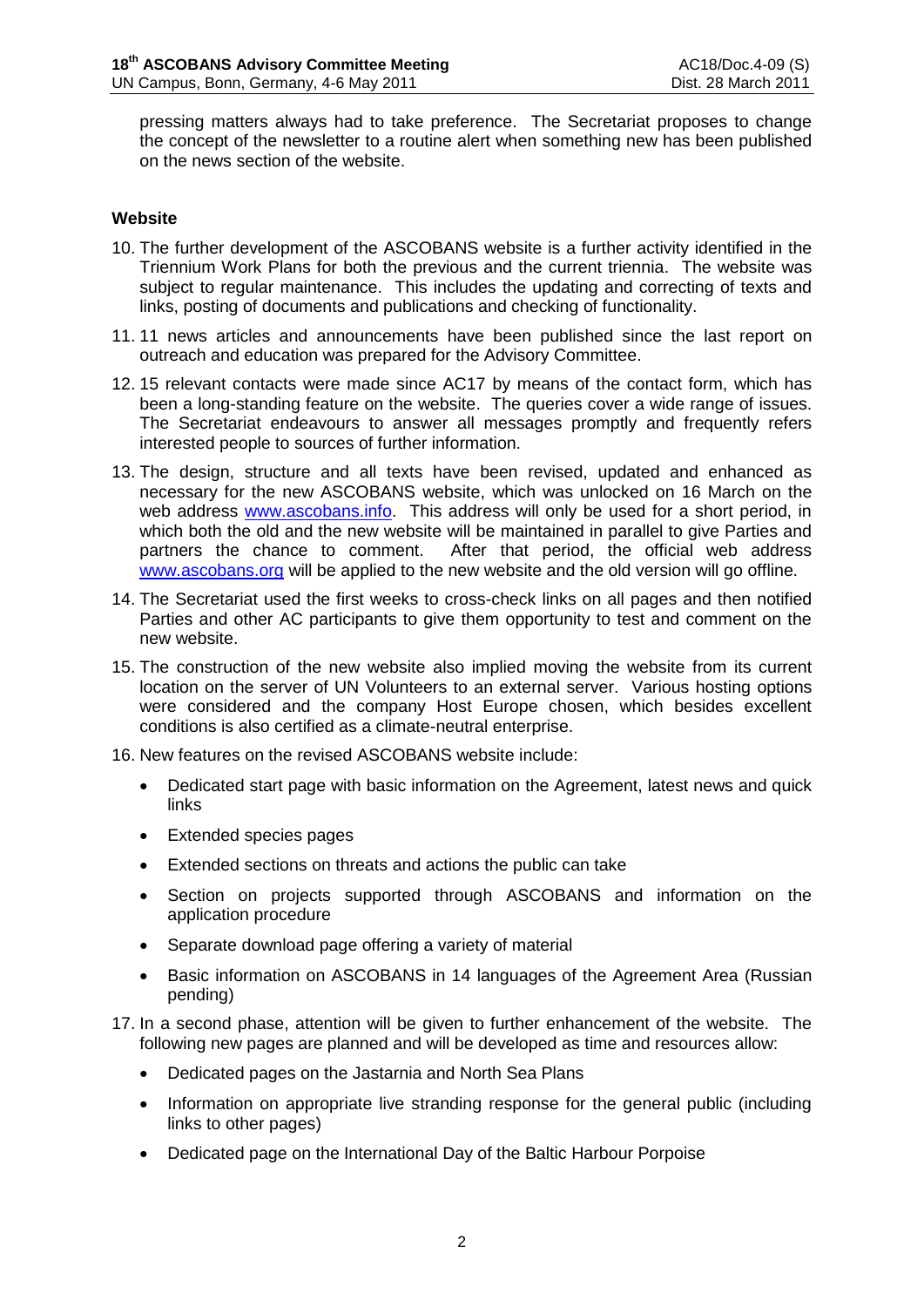- Section for children, making use of existing material (e.g. from the Year of the Dolphin campaign) and introducing interactive features
- Hub for information on bycatch-related issues in the ASCOBANS area, including information from draft fisheries leaflet presented to AC17 and suggestions made in AC17/Doc.4-03
- 18. Suggestions by the Committee on additional features desired, as well as guidance on the priorities for the development of additional pages would be welcome.

### **The International Day of the Baltic Harbour Porpoise**

- 19. On Sunday, 16 May 2010, for the eighth year running, museums and aquaria in countries around the Baltic Sea celebrated the International Day of the Baltic Harbour Porpoise (IDBHP). The Secretariat received reports of events in Lithuania, Poland and Sweden. As each year, the Secretariat was pleased to assist the organisers by shipping out information and exhibition material. Events announced to the Secretariat in advance were advertised in the news section on the website, along with the Secretariat's own event held on 15 and 16 May at the Sealife Center in Königswinter, Germany. On both days, staff and interns from both the ASCOBANS and CMS teams were continually present and informed visitors about the situation of the harbour porpoise in the Baltic Sea. Information material was distributed and the new German language exhibition was displayed..
- 20. An updated report on IDBHP activities of the last celebration and outstanding examples from previous years was produced. This new "IDBHP Handbook" is available on the ASCOBANS website and also includes suggestions for outreach events on that occasion, as well as information on the materials the Secretariat can make available to organizers. The IDBHP Handbook again also features the EU-funded project "Static Acoustic Monitoring of the Baltic Sea Harbour Porpoise" (SAMBAH).
- 21. The  $9<sup>th</sup>$  celebration of the IDBHP will be held on 15 May 2011. The Secretariat alerted potentially interested institutions beforehand and encouraged them to organize an event. It also offered to ship out information materials to support the events. Some institutions have already contacted the Secretariat to request materials.
- 22. This year, the Secretariat has decided to try a different concept for its own IDBHP activities. Several universities with relevant disciplines along the German Baltic coast were contacted to establish whether there was interest in a guest lecture on the biology and conservation of the harbour porpoise in the Baltic Sea. Arrangements were made with three universities – on 11 May the lecture will be given in Greifswald, on 12 May in Rostock and on 13 May in Kiel. The exhibition as well as information material will be taken along.

#### **Other Outreach Opportunities**

23. Wikipedia is seen as a useful tool especially because of its potential for outreach to the public in non-Party Range States. Pages on the Agreement are available in five languages: English, French, Spanish, Russian and German, with a Norwegian version still under finalization. More language versions may follow as the opportunity arises. Further plans of the Secretariat include the systematic adding of internal links from pages dealing with species covered by the Agreement, as well as adding information on the Recovery Plan for the Baltic Harbour Porpoise and the Conservation Plan for the Harbour Porpoise in the North Sea on the page dealing with this species. Using Wikipedia requires regular monitoring of the pages, though, since anybody can make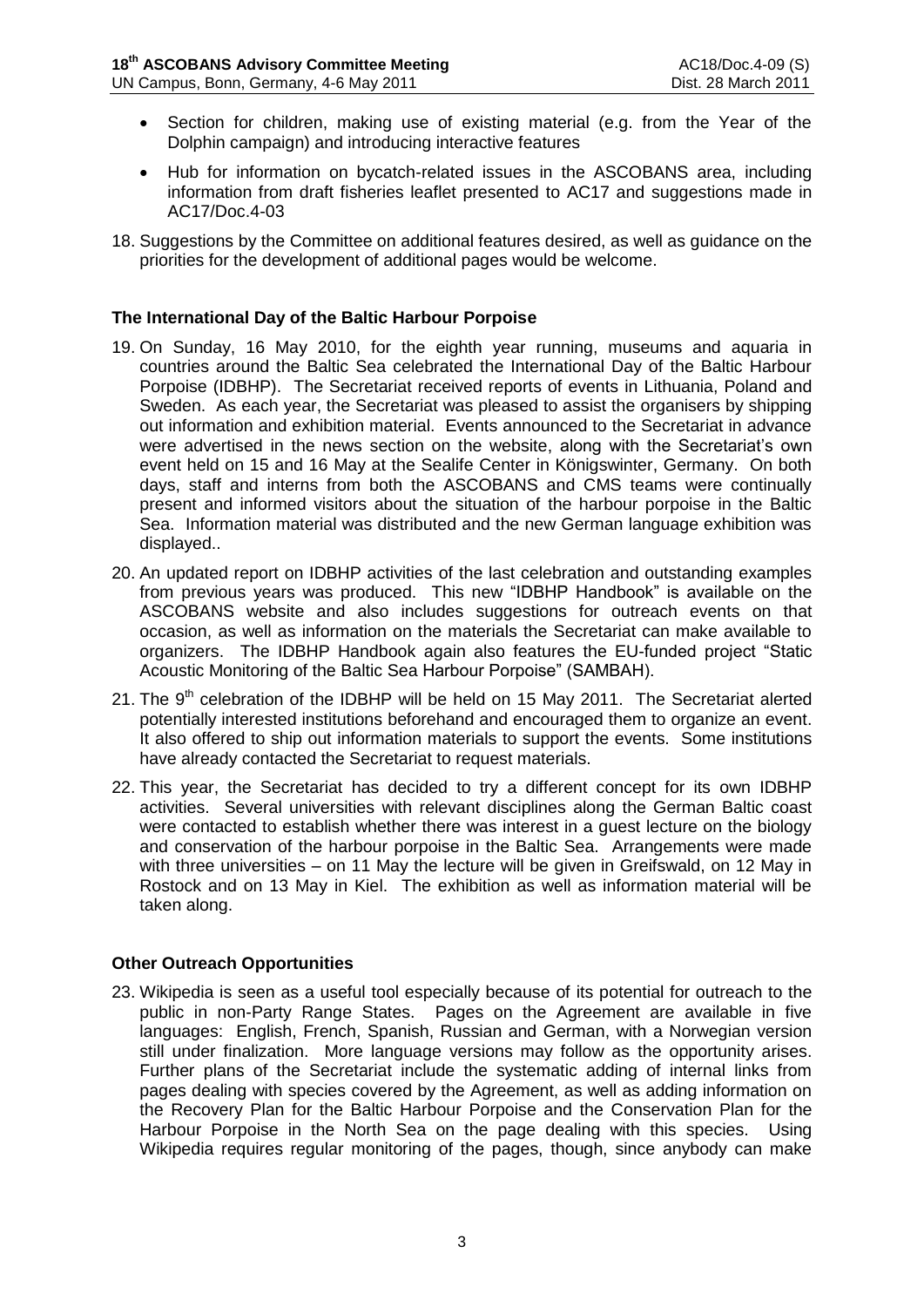edits. The Secretariat has made all efforts to ensure inaccurate information was not retained and continues to monitor the pages.

- 24. Currently work is underway to publish a hardcopy version of the review on distribution, behaviour, migration and threats of toothed whales (Odontocetes: the toothed whales), which has been published on the CMS website in February 2010 which has been published on the CMS website in February 2010<br>(http://www.cms.int/reports/small cetaceans/index.htm). This updated and extended [\(http://www.cms.int/reports/small\\_cetaceans/index.htm\)](http://www.cms.int/reports/small_cetaceans/index.htm). version of the Review of Small Cetaceans published in 2004 was co-sponsored by CMS, ASCOBANS, WWF and Loro Parque Foundation. In conjunction with the online publication, a poster illustrating appearance, distribution and IUCN threat status of all 72 odontocete species was produced, co-financed by ASCOBANS. It can be viewed online at [http://www.cms.int/reports/small\\_cetaceans/poster\\_download.htm.](http://www.cms.int/reports/small_cetaceans/poster_download.htm)
- 25. Following a visit of the Secretariat to the Dolphinarium Harderwijk (Netherlands) to discuss options of cooperation in outreach in early May 2010, the educational department of the dolphinarium has been working on an amended version of the ASCOBANS exhibition in Dutch. Once finalised, this will be displayed near the rehabilitation centre, where the SOS dolfijn foundation rehabilitates stranded porpoises and dolphins and also has non-releasable animals on public display. The facility is therefore ideally placed for informing the public about the harbour porpoise. There may also be a possibility for wider outreach cooperation through the European Association of Aquatic Mammals, of which the dolphinarium is a member.
- 26. In cooperation with the project team, the Secretariat has financed and contributed in-kind to the production of a leaflet on the SAMBAH project (Static Acoustic Monitoring of the Baltic Sea Harbour Porpoise – [www.sambah.org\)](http://www.sambah.org/) in all nine project languages. This leaflet designed to inform marine users throughout the study area about the project, contains information on ASCOBANS, the Jastarnia Plan and the Jastarnia Group and points readers to the Agreement's website.
- 27. Since the last Advisory Committee Meeting, the Secretariat had three noteworthy outreach opportunities to the general public.
	- On 23 October 2010, the UN Day was celebrated on a square in the centre of Bonn. ASCOBANS shared space in a big tent in which all UN agencies in Bonn presented their work to visitors, of which there was a steady stream throughout the day. They especially appreciated that ASCOBANS was also providing information material in German, something most other agencies are not doing.
	- On 14 December 2010, a group of English language students of a nearby adult education centre visited the joint CMS and ASCOBANS Secretariat. They were presented with information material in both English and German and listened to presentations on CMS, ASCOBANS and gorillas. As part of their preparation for this visit, they had already familiarised themselves with the Agreement's website.
	- Starting on 17 January 2011 and running until the end of February, the ten banner German language ASCOBANS exhibition was shown in the "Stadthaus" of the city of Bonn, where citizens need to go for all public administration. The Whale and Dolphin Conservation Society also produced four banners on the topic of underwater noise, which were displayed simultaneously. Several hundred ASCOBANS leaflets and postcards, as well as WDCS information material on their noise campaign, were picked up by the visitors. The exhibition was also announced via the official website of the city of Bonn and through their newsletter.
- 28. The 25<sup>th</sup> Annual Conference of the European Cetacean Society took place on 21-23 March 2011 in Cádiz, Spain. A report of the joint ASCOBANS/ACCOBAMS workshop on pollution, which took place on 20 March, will be submitted separately as AC18/Doc.5-01. Throughout the conference, ASCOBANS had significant visibility, since final or interim results of several projects funded or co-funded by the Agreement were presented and